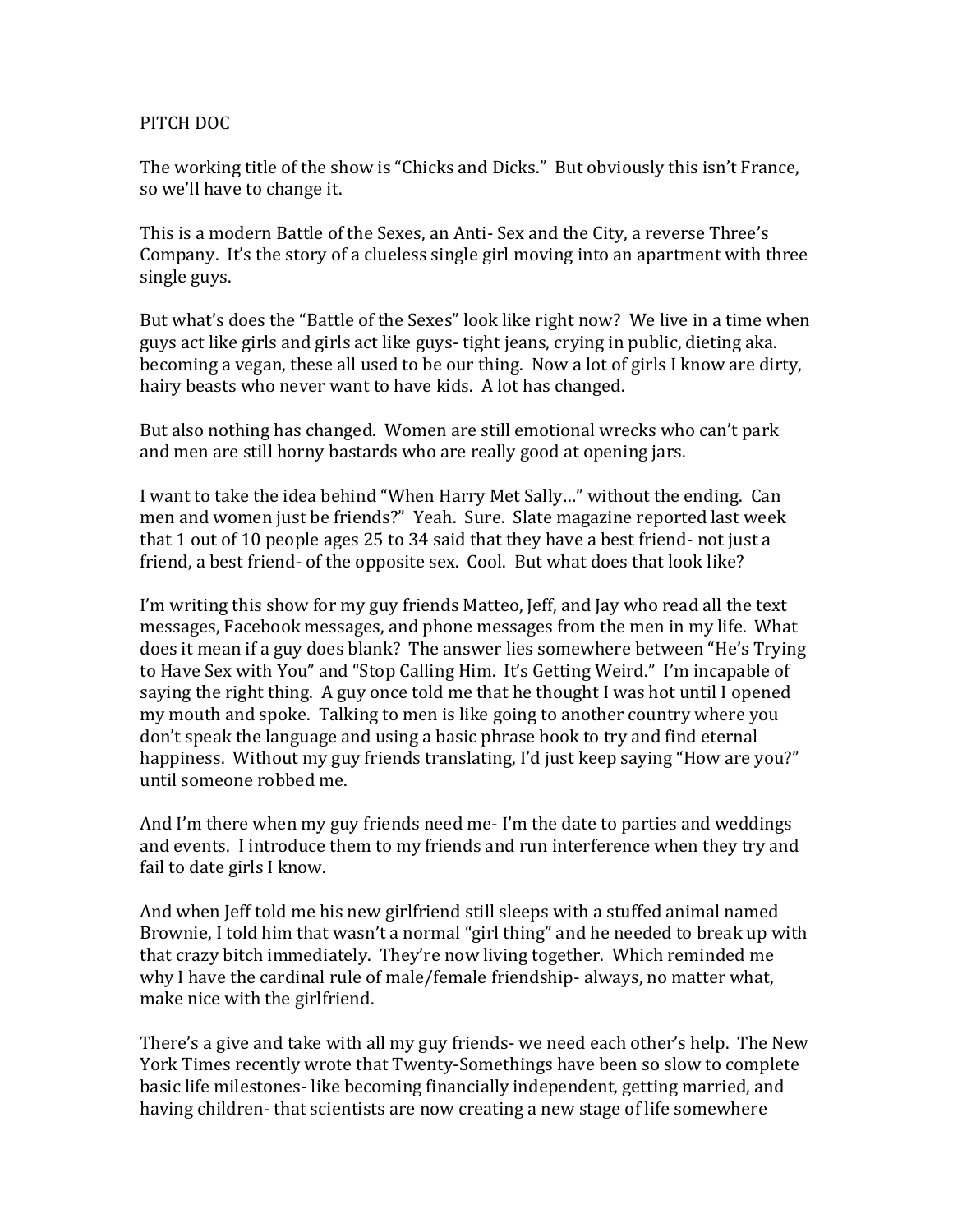between adolescence and adulthood, called "Emerging Adulthood." Now you can't accuse us of not accomplishing anything- we're setting record lows for emotional maturity.

We aren't Harry and Sally, we're idiot twenty-somethings making our way in a world that refuses to give us loans. We are the generation of Craigslist sublets and partial employment. We don't fake our orgasms, we tape them and put them on the internet. We're weird, and we deserve to be made fun of.

The tone of the show is edgy humor surrounded with love- Ledgy. It's me guest starring on Entourage. It's Bridget Jones forced to live inside a Judd Apatow movie. It's Jonah Hill wearing spanks.

Possible Taglines: "Three guys. One girl. No grown ups." **"Three guys. One girl. Trying to have Sex in the City."** "Three guys. One girl. Totally not a porn."

Our way into the show is from our lead Jess' point of view- we can hear her narration in certain moments- a lot of the comedy comes from what she thinks will happen vs. what actually does. The style is open to include fantasies, absurd tangents, subtitled interactions with the opposite sex, and pop culture references. Every episode starts with Jess thinking that today's going to be the best day of her life. Her optimism in the face of weird, shitty reality is the engine for the show.

- JESS, aka "The Heart" 28 years old.
	- o She's Lucille Ball trying to be Carrie Bradshaw.
	- o She just moved to New York from Michigan to be a middle school History teacher. Living with three guys is a lot like teaching 14 year olds. **One of her tricks is the Feeling Stick- where anyone holding the stick has the right to say whatever he's feeling. Unfortunately, he can use it to physically attack the person sitting next to him.**
	- o In the town in Michigan where she's from, she's considered skinny and fashionable- just because she doesn't wear tevas all day long and occasionally shaves her legs. New York is a different story. She thinks she's supposed to be a character in Sex and The City, but she's actually secretly totally fine with the missionary position. Complicated underwear really stresses her out. Her main source of new clothes is the Lost and Found box at school.
	- o But she's so excited to be in this new place- In her head, she's the star of the TV show about her life. When she walks down a busy New York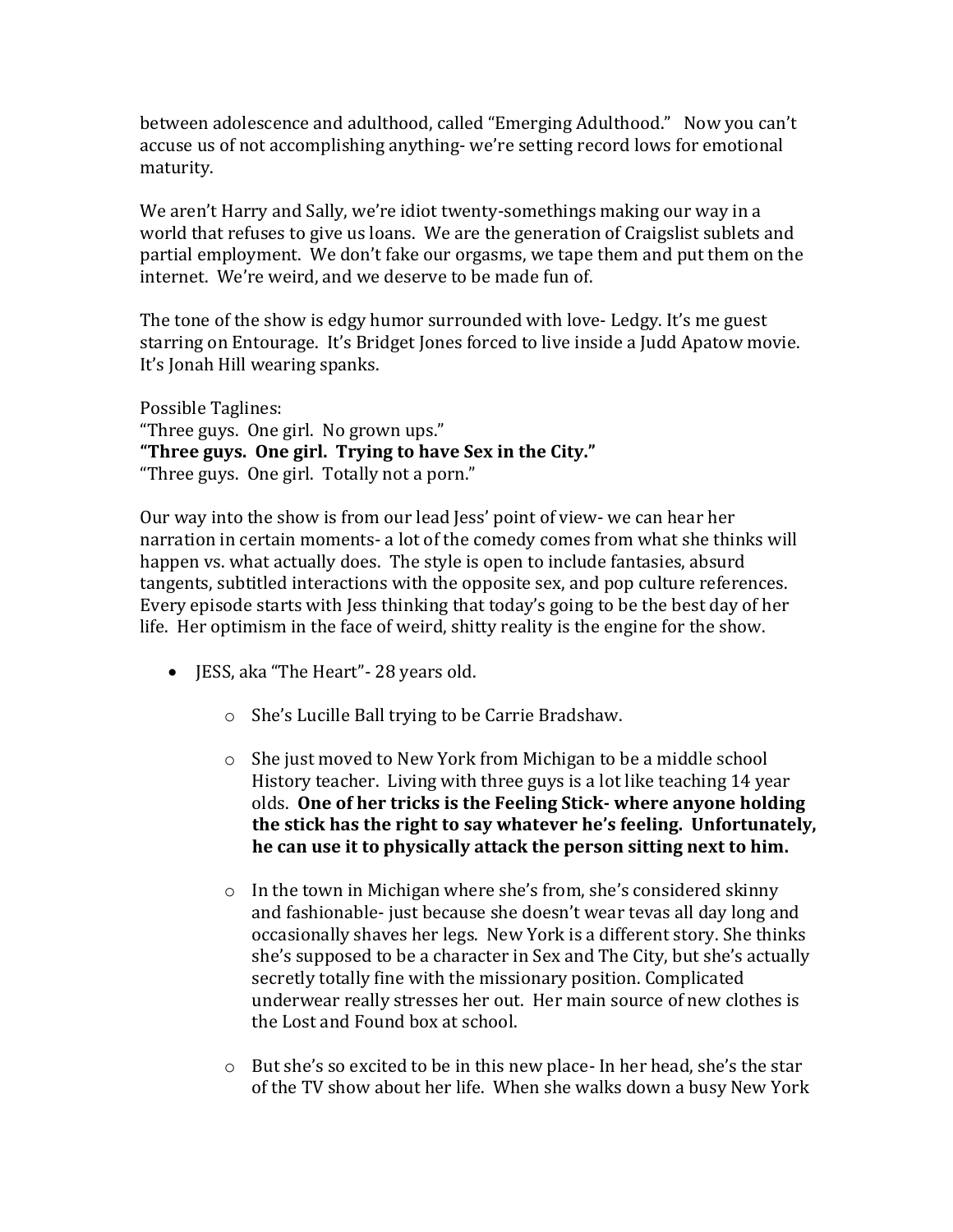street, she might suddenly start singing her theme song, "Jess is making it! Makin' it in the big city! You can't stop her!"

- o Surprise, surprise, she is totally clueless around guys- Her problem is usually coming on too strong- she believes in being honest and not playing games. But being honesty has never gotten anyone laid. Ever. Jess needs to learn to lie. Luckily, she lives with three delusional liars.
- o Her Achilles Heel is Pink Wine. She's like the Incredible Hulk or, more accurately, the Incredible Slut- a couple sips of pink wine and suddenly she thinks she's Fergie in the Black Eyed Peas.
- o Even though he drives her nuts, her main crush is Nick- she fights against his cynical advice, and her optimism drives him nuts. The great thing about their relationship is total honesty- that they have nothing to lose around each other, so they don't hide anything. The problem is- they compare everyone they meet to each other.
- o Her arc on the show is learn to stand up for herself, to become confident in life and love. Strangely the boys actually teach her to be more of a woman.

**The guys Jess lives with all com with baggage when it comes to women. Nick's engagement brutally and disastrously fell apart, Schmidt's overbearing, terrifying mother runs his life, and Coach has watched as each of his friends leaves him to get married and have kids. Jess is the first girl they've met who isn't trying to change them or hurt them or stop them from watching Sports Center while cradling their balls.** 

The first roommate is NICK aka "The Brain"

- $\circ$  He's a bartender who has shut off from the world so he can make fun of it.
- o He's a smart guy who lost his way after his fiancée **dumped him for Michael Phelps.** He didn't graduate from law school and now he works as a bartender and doesn't really care about anyone or anything. Sure, he still wears his ex-girlfriend's pink cardigan because it kind of still smells like her shampoo, but he's totally over it.
- o He's cool without trying to be cool- the kind of guy other guys gravitate towards to be a leader, but he doesn't have enough energy.
- o He's the one who operates on logic- he doesn't understand people who operate based on emotions. Aka. all women. And Jess most of all.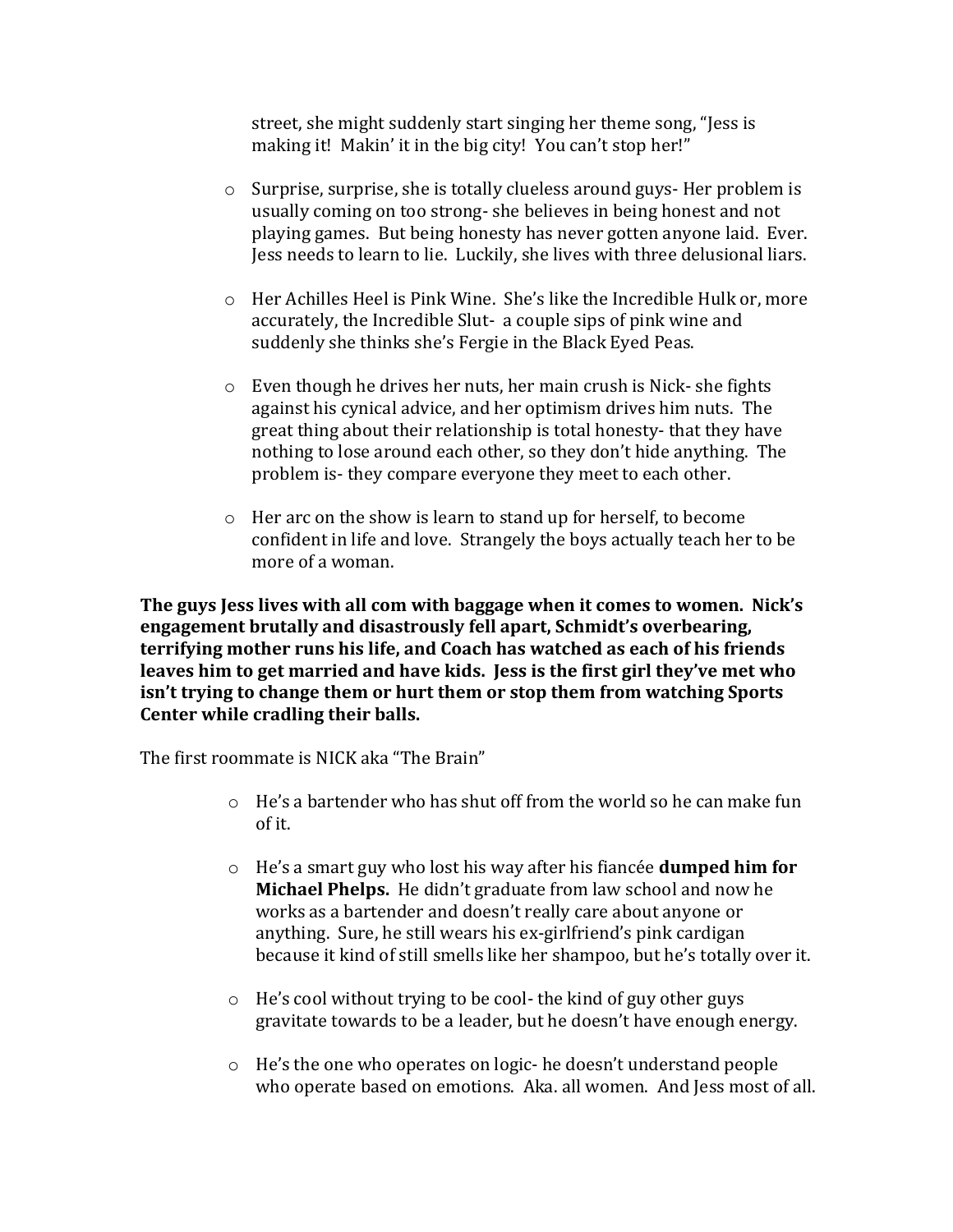- o Women don't surprise him very much- as soon as a woman comes onto him, he can tell you exactly how it's all going to end with her. He's like the Sherlock Holmes of relationship failure.
- o He loves all kinds of failure. He's a failure junkie. Especially with bad movies- He knows every word to The Cutting Edge. **He likes to make girls sit through the movie "Leprechaun". If they still feel like hooking up, he knows they must really like him.**
- o Working at a bar for 10 years has made him an amateur therapist. He's incredibly perceptive about other people, but his one blindspot is his own life- he doesn't see that he needs to get out of this rut. Which is really about fear- underneath it all, he's just freaked out of losing everything again. Jess will slowly lead him to "get his angries out," and give him back his heart.

# **The second roommate is SCHMIDT, aka the Asshole.**

- o His first name is Matthew, but everyone calls him Schmidt.
- o **He's like Larry David stuck in the body of The Situation.** He has all of the smarts as Nick, but none of the charm. He's completely offensive- women, races, senior citizens, etc. He'll hit on any girl - it's a numbers game- if they reject him, then he just keeps going. He read "The Game," but he misunderstood the concept of negging, so that he just goes around insulting girls. **"Do you want me to buy you a drink or put some money towards your gym membership?"**
- o He grew up rich in New York City and went to private school- His mother is an overbearing WASP, who told him he had to go to med school. He went, but he doesn't care about it at all. He has the worst grades in his class for bedside manner. He once hit on a woman while giving her a pelvic exam- "Hmm, I like what I'm seeing." He plays in a Med Student rock band called "Freaks of Nurture."
- o He's always hitting on Jess and her friend Cece and trying to get them into situations where they have to take their clothes off- **such classics as, "Oh my god, your pants are on fire." And "I'm cold, can I have your bra?"** Every fight with Jess ends with an invitation to have make-up sex.
- o **When it comes to his appearance, he's the gayest straight man in New**  York. He loves clothes and collects moisturizers. When Jess borrows his products, it makes him so mad that he cries a little bit.
- o He's vain, and he loves to take his shirt off for no reason. **He'll show Jess his abs and then just ask her, "What do you think? Can you handle this? "**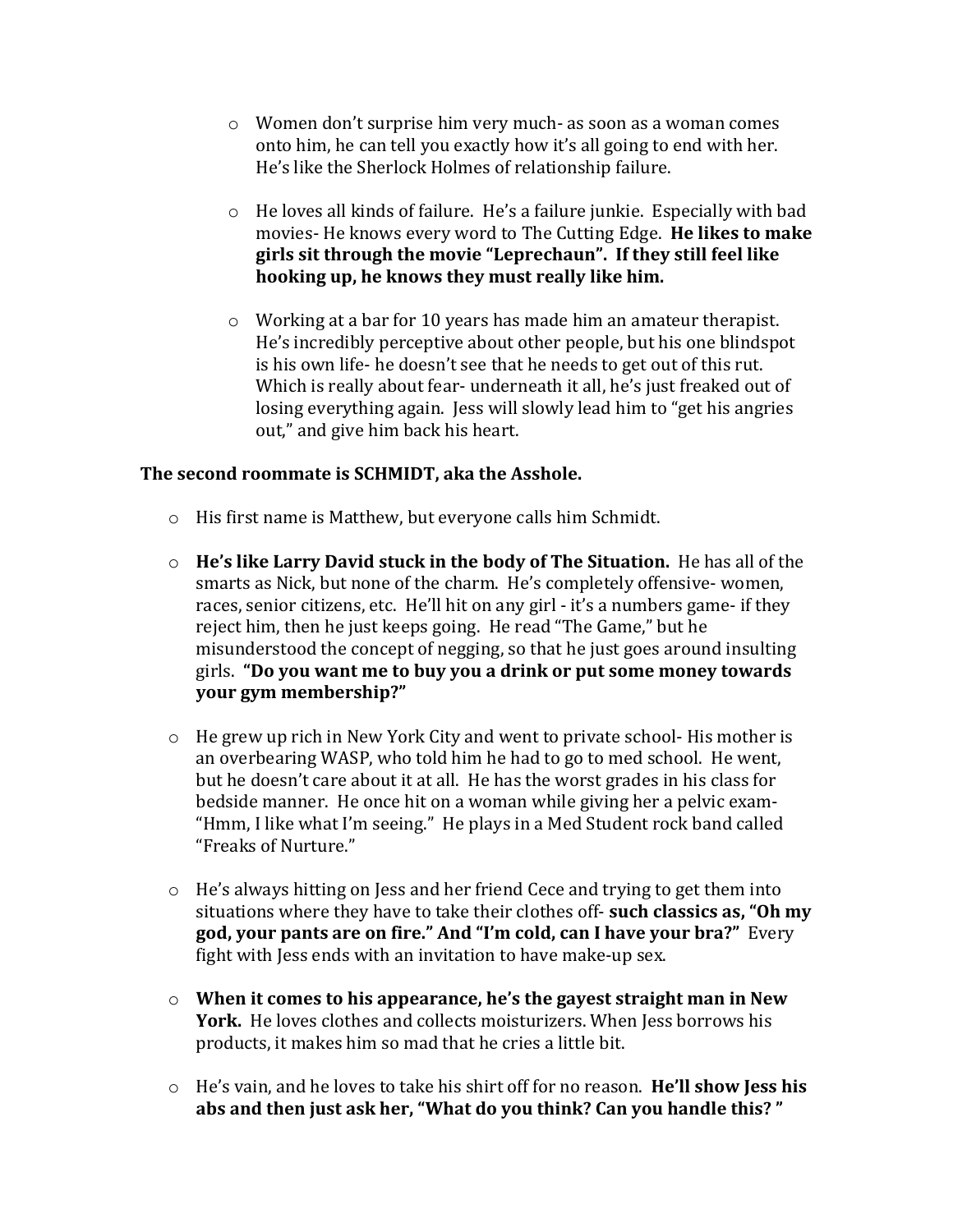o **Underneath it all, he's just like a little Croatian orphan- he just wasn't held enough as a child, and now he hates being alone. Like all great womanizers, he might just sleep around because he's afraid of the dark. They never talk about it, but one night when they were both drunk, Schmidt climbed into bed with Coach and made him pat his head until he was asleep. Schmidt's arc over the show is to stop trying to be the guy he thinks he's supposed to be, so he can turn into the pretty good guy that he actually is.**

# **The last roommate is LUCAS GOODMAN, aka COACH aka The Aggressive Child**

- o He's definitely overweight, but refers to himself as "thick."
- $\circ$  He was born in the Bronx. He's Jewish. He like to say, "There's luck of the Irish, but there's no luck of the Jewish."
- o Everyone calls him Coach because he runs an afterschool basketball program in the city. He's also a freelance personal trainer- aka "A workout Warrior" who is actually in terrible physical shape. He mostly trains girls who are trying to get in shape for their weddings. He uses patience and encouragement, like: "Keep it up- I've seen you in that wedding dress, you look like the White House."
- o **E**very morning he takes a 45 minute shower, coughing up phlegm, afterwards he blasts Pearl Jam, puts his sweatpants on and sits back down on the couch. The couch is like the charging dock- he has to sit in it for at least 30 minutes every day to "power up."
- o He signs his emails "The Coachness." He calls his room, "Coach's Quarters."
- $\circ$  He has a bottle of Calamine lotion near his bed and none of them know why.
- $\circ$  Sports are his life. But he's stuck in the past. He peaked in 6<sup>th</sup> gradephysically, emotionally, and spiritually. He thinks farting on people is funny. He cries while watching a VHS of 1991's Greatest Superbowl Moments. He's unapologetic about it. "So? I got a lot of feelings."
- $\circ$  He sees any girls and girlfriends as a potential threat to the core group of guys- Nick and Schmidt are the last single guys left, and he wants to keep it that way. He's also terrible with women. Jess is the first girl he's given his real email address to.
- $\circ$  His arc over the course of the show is to move on with his life-6<sup>th</sup> grade was pretty incredible, but the rest of his life, believe it or not, might be better.

The final important character is Jess' friend: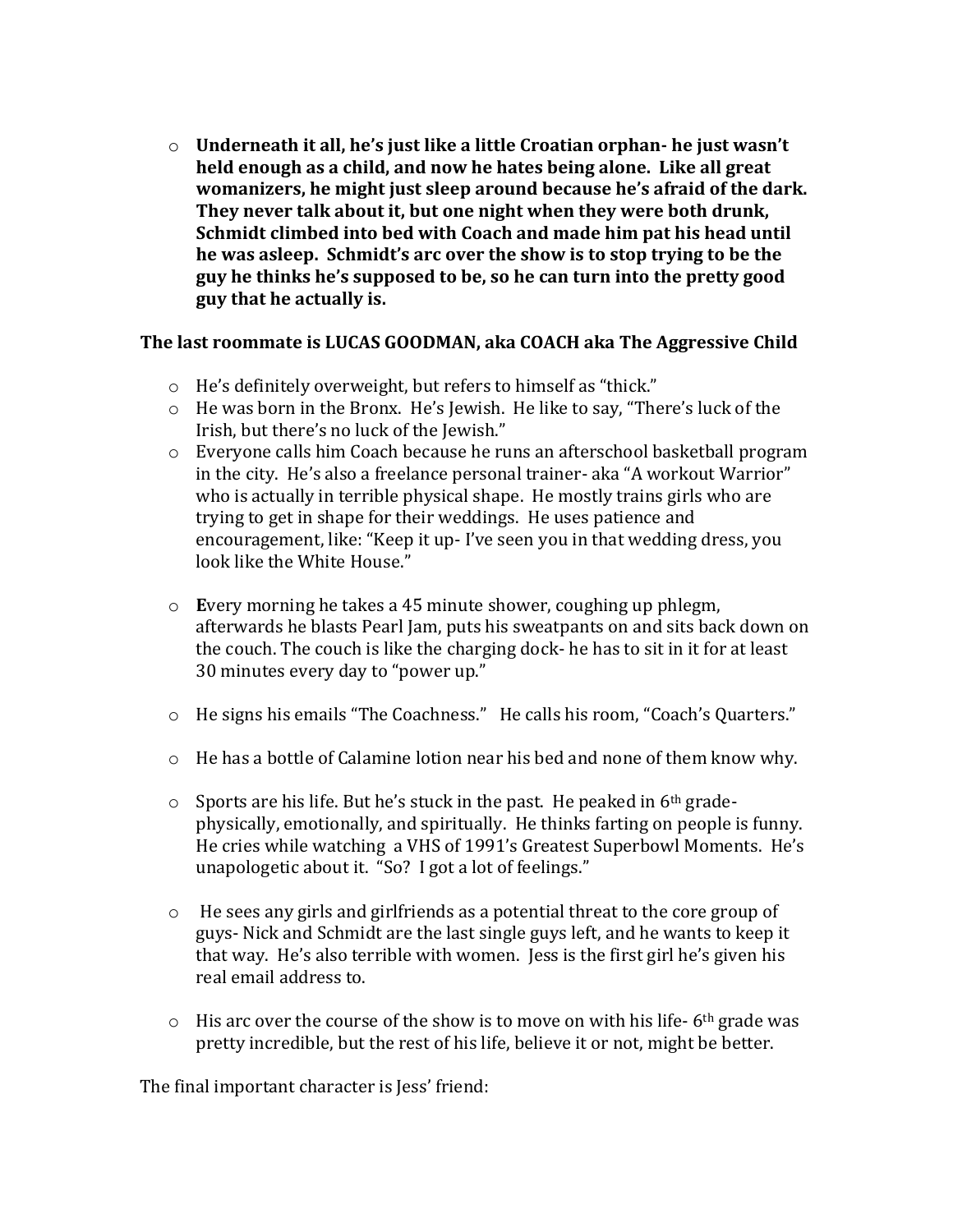### **CECE aka The Hot One**

- o Jess is one of Cece's oldest friends. They **grew up together**, and Cece left for New York to be a model. She's gorgeous and lives in an apartment with two other models- it's not clear if they're Eastern European or they're just really dumb.
- o Cece always gives Jess "hot girl advice"- which is advice that only works if you're really hot. Like the infamous: "Just Call Him!" No. You never just call him.
- o Cece will always get away with stuff. Jess will try to get into a restaurant or a club, and Cece will just walk right in. Jess will spend a hundred dollars on a blow dry, Cece somehow looks hotter every day that she doesn't shower.
- o Cece is not dumb, but she thinks she is. She always refers to herself as a "dumb model," but then she'll be reading some really complicated book or reference some obscure article. She just reads whenever she gets her hair done- which happens to be all day long.
- $\circ$  Jess is Cece's oldest friend- they were both freaks when they were 14- Cece was freakishly tall and Jess was freakishly weird, and now they've gotten used to sticking out wherever they go. Cece has a knack for picking the worst possible men, and Jess will always come to her rescue- no matter what time of night or what part of Queens. Instead of a pint of ice cream, she brings Cece a single dinner roll.

All the boys in the house are nuts about Cece of course, which Jess uses her as a weapon- Cece is distraction or bait to get what she wants out of the guys.

#### Other recurring characters include:

**CAROLINE, aka Nick's ex-girlfriend,** effortlessly cool who is always showing up at the worst possible times.

**SERGEI aka the landlord,** who might be in the Russian mafia and claims he would marry Jess out of pity because she's so old.

**GUY, aka the Voice of Gay Reason,** who works with Jess at the midde school. In the Battle of the Sexes, he describes himself as "Switzerland."

**REBECCA, aka Jess' mother,** she used to be a feminist in the 60s and she always told Jess she should find a man who loves her for exactly who she is, but now she's starting to change her tune. When Jess tells her she broke up with a guy because she didn't love him, Jess' mother tells her, "You can work around that."

# PILOT SUMMARY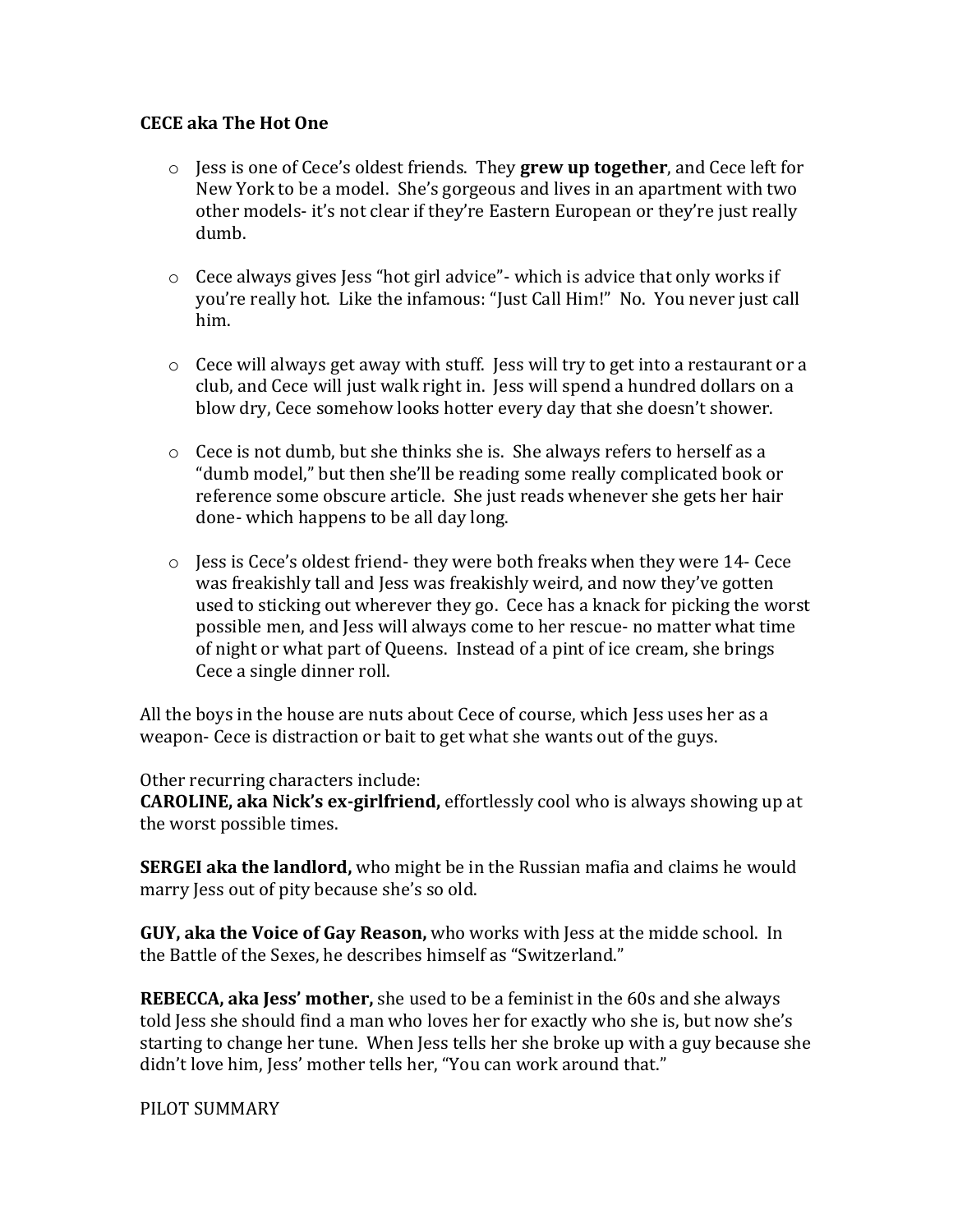In the pilot, we follow Jess during her first days in New York- **she's been crashing with Cece and the models, and after waking up every morning in her stained flannel nightgown to see models running around in their underwear, she decides she can't take it anymore and starts looking for an apartment. Her search leads her to inadvertently hit on a homeless man and get splashed by a bus a la the opening credits of Sex and the City. Only unlike Sex and the City, getting splashed by a bus on the street in real life actually sucks, and she smells like pee and gets hit in the eye with a cigarette butt. Finally she ends up at the** guys' Brooklyn loft, which is like hitting the Craigslist shared housing jackpotthey just need a little convincing before they are going to let in a girl.

As Jess tries to prove she'd make a good roommate, she only manages to create fights between the guys, ruin Nick's chances of getting back with his ex, and almost throw up all over their couch. After the guys throw an enormous house party, **she wakes up on the couch under a pile of coats, with the word "Penis" written on her face. One by one, the guys pretend they don't see her sleeping there and sit on her. As she's trying to get them off, they tell her the room is hers.**  They're too lazy to keep looking. And, let's be honest, she's going to have to shower naked.

# **OTHER EPISODES**

The episodes will center on Jess pushing the guys to confront their unspoken feelings and to face problems head on instead of either running away or declaring total war. Except sometimes it's better not to face things…

SCHMIDT'S MOM: Like an episode where Scmidt's mother comes to stay with them, and is incredibly charming to everyone except Schmidt- so no one believes him when he says she's mean to him. And he keeps trying to get her to be mean to him in front of other people- "You don't understand, she's like Gollum, she's trying to destroy me."

THE FIGHT: Jess helps Coach get new clients for his personal training business- a middle aged female teacher at Jess' school. She turns out to be in far better shape than he is. Coach challenges her to UFC Style match. All the roommates rally behind Coach trying to get him in shape enough to take on the 50 year old math teacher, Mrs. Weaver. It's exactly like The Wrestler.

And the guys help Jess to stop living in her own head and start to read people and situations better.

LIGHT CHOKING: Jess becomes worried that she's bad in bed, and asks the guys how to be a better lover. Nick tells that all a girl has to do is have a good time and **communicate**. Coach says the best sex he had was when he was passed out, and he woke up with a girl on top of him in a Celtic jersey- Nick reminds him that was actually a dream he had. Schmidt tells her that all good sex involves some light